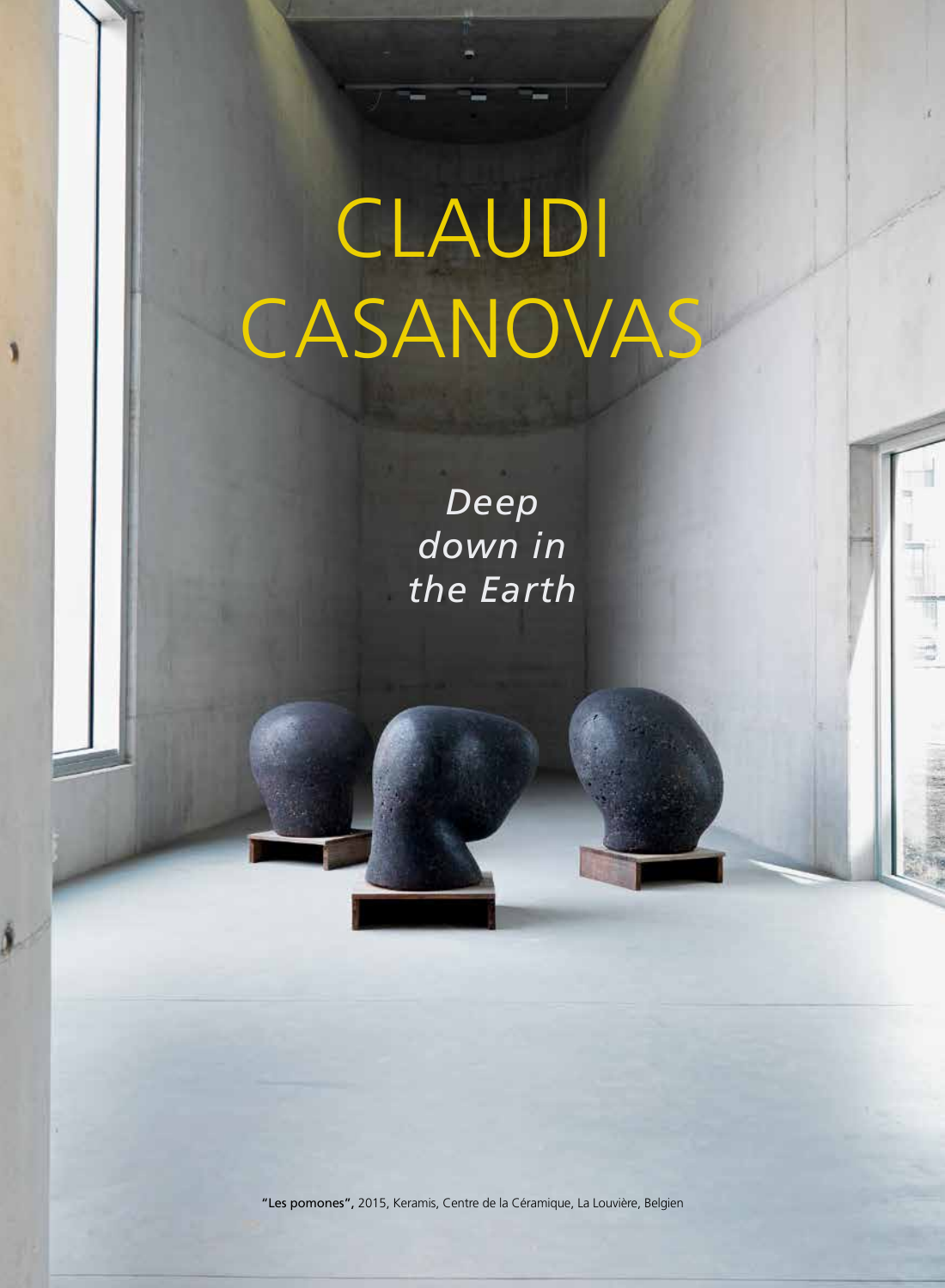## by CATERINA ROMA

The works by Claudi Casanovas<br>
are profound, visceral and telling.<br>
Being one of today's most well-<br>
known ceramics artists worldwide, he does not the works by Claudi Casanovas are profound, visceral and telling. Being one of today's most wellneed much introduction, but listening to himself talking about his work, along with some little stories and reflections, enriches what his work so powerful transmits.

Lush vegetation on top of old volcanos surrounds his studio - volcanos that are inactive but not extinct, a precision that seems quite relevant in this context. No wonder the artist is a medium for expressing nature, a statement especially true for potters, but exact for Casanovas.

Nearby, the town where he grew up in a family of artists, being his grandfather, a renowned sculptor of the Art Nouveau period. This town, Olot, is actually well known for its traditional painting school, which had his peak during the second half of the 20th century.

It was an atmosphere artistically stimulating for a talented boy, but somewhat old-fashioned

for a seeker. That being so, the first plastic impression of abstract, anti-establishment art of our potter today had to be unforeseen... and rather hilarious. A group of those conservative painters organized a mockery exhibition against the avantgarde Catalan movement Dau al set (the seventh face of the dice) affiliated to surrealism. But what was supposed to ridicule that type of art opened the eyes of the young Claudi Casanovas, who needed no more to understand that art could deeply express beyond realism. Very soon he knew he wanted clay to be his medium, and from then on, his artistic expression has almost always been on the field of abstract ceramics. Casanovas quit art school after a few months and learned in the old style, working with different masters. The cooperative Coure, which he founded with other artists following the model of the English Associations, became his university, in a collective learning process with six other potters. They shared a gallery in Olot, fairs, clients, exhibitions... a project that enriched them all for quite a while (1977-1987).

*Very soon he knew he wanted clay to be his medium, and from then on, his artistic expression has almost always been on the field of abstract ceramics. Casanovas quit art school after a few months and learned in the old style, working with different masters.*



"Codolar18", 2015. Stoneware, sanding after firing, ø 130 × 105 cm. Single firing in gas kiln at 1,280ºC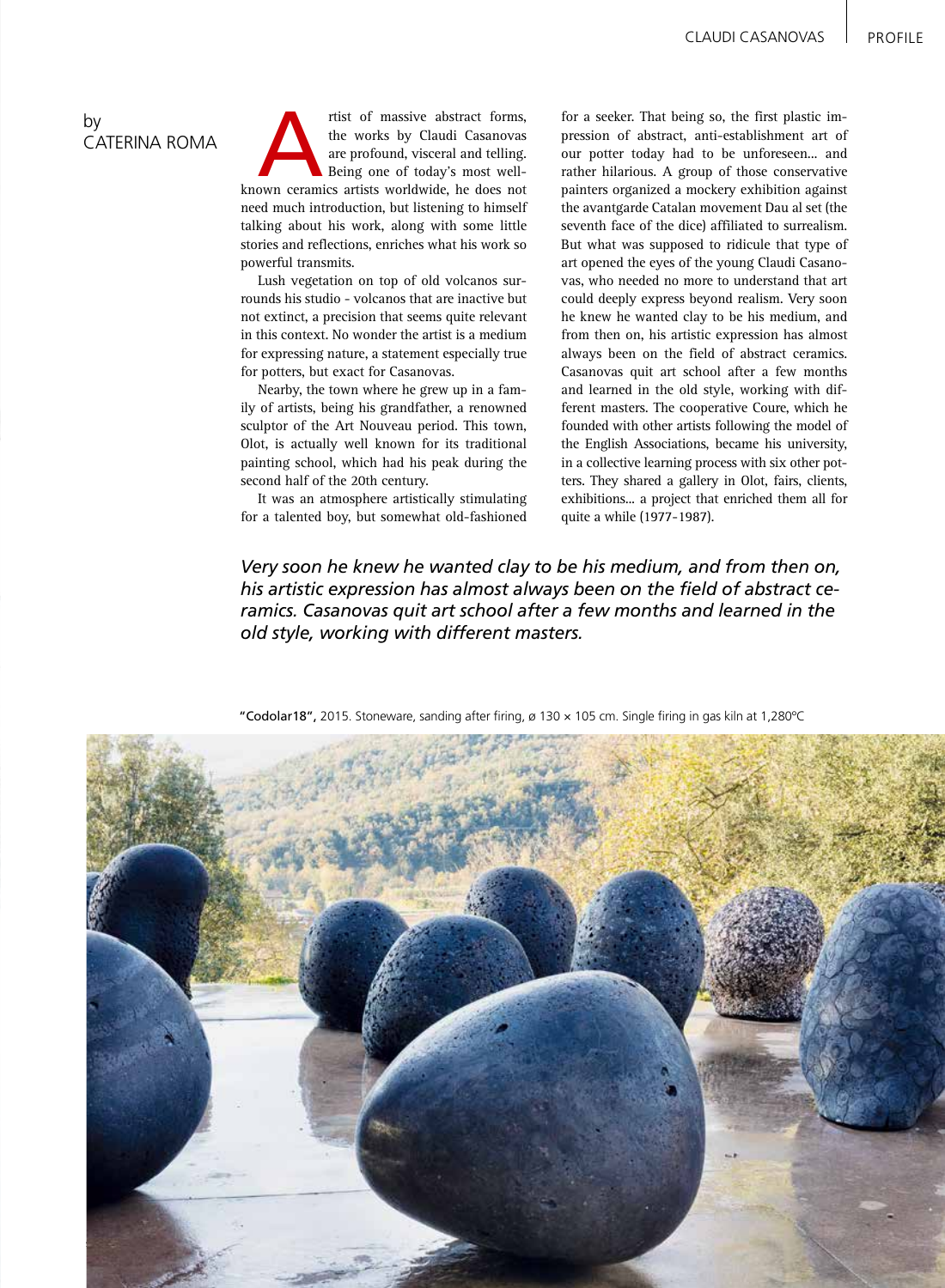

"El dia de la sega", 1991. Mural. Stoneware, neriage and sandblasting, ø 150 cm. Single firing in gas kiln at 1,280ºC with local reduction and salting.

Those were invigorating and tumultuous times, with the Francoism coming to an end, and new influences for those who could read between the lines of the Establishment. Those were also times when Japan was an icon in the Western ceramics trends. With the Coure team they organized what they called "Japan Summers" in 1985 and 1986, with workshops lead by Japanese potters. They were a big success, and those conferences strongly touched many Spanish potters' artistic view, who still clung to the local traditional style. One of the Japanese guests was Rioji Koie, who from then on became Casanova's artistic soulmate. They had a common sensitivity, which allowed the Catalan potter to go beyond his own limits, discover new creative fields and push freedom much further, to translate it then into his own very Mediterranean language.

Despite appearances, Claudi Casanovas is actually quite attached to traditional ceramics, and his creativity has deep roots in his homeland. He uses these traditional resources to create new work, or as he himself states, he is led by the same force that has pushed all artists through history. To express that concept, he resorts to the eloquent metaphor of the winding staircase: there's only one search, but the artist approaches it at many different levels all through his life. Therefore, he sees no contradiction between traditional and contemporary art, because the relevant here is not the work itself but what's behind, what moves the artist to create, to express, and become a medium of Nature and God, whatever that means. At risk of sounding esoteric, he conceives the artist as a channel to pieces

*Àmfora,* 1985. Grogged clay, stoneware, volcanic sands, copper wire, glaze and sandblasting.  $\varnothing$  33  $\times$  120 cm

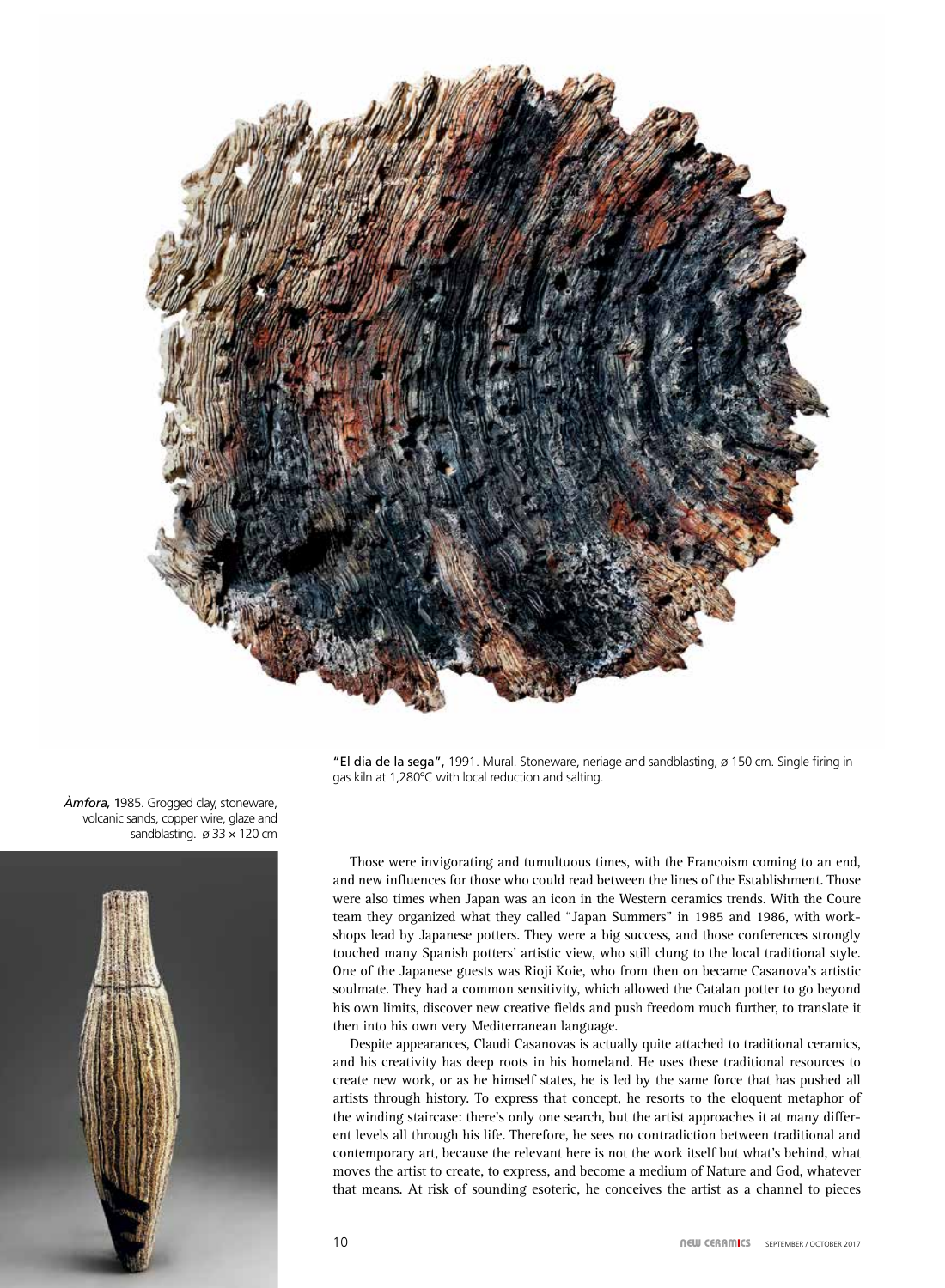

"Tamariu", 1996, Stoneware, grogged clay, neriage and sandblasting ø 122 × 92 cm. Single firing in gas kiln at 1,250ºC

that want to manifest, as if God would use his creatures to make himself conscious.

Meeting Anita Bessons was another major step in Casanovas' artistic career. After the opening with Lucie Rie's artworks, he was the first artist to have a show. And since that spring of 1988, the relationship with the art dealer gave wings to Casanovas to grow both in size and depth, and in 1992 he won the first prize at the Mino Ceramic Competition (Japan) with "El dia de la sega".

His path of endless experimentation lead him to his very personal technique of working as a sculptor of frozen clay. Big blocks where frozen in industrial freezers, dropped from a height of at least three meters and shaped, once fired, with a hammer and a chisel, working from the cracks caused by the blow. The zenith of this skill came with the "Memorial to the Fallen", a monument to remember the victims of the Spanish Civil War, built during three years with 15 tonnes of clay.

A massive structure that needed cranes to move it and drop it. Casanovas has always resorted to industrial machinery and equipment to create, with the idea that contemporary tools are to

"Gerra"*,* 1990 Grogged clay, stoneware neriage, glass powder and sandblasting. ø 71 × 77 cm. Single firing in diesel gas kiln at 1,280°C